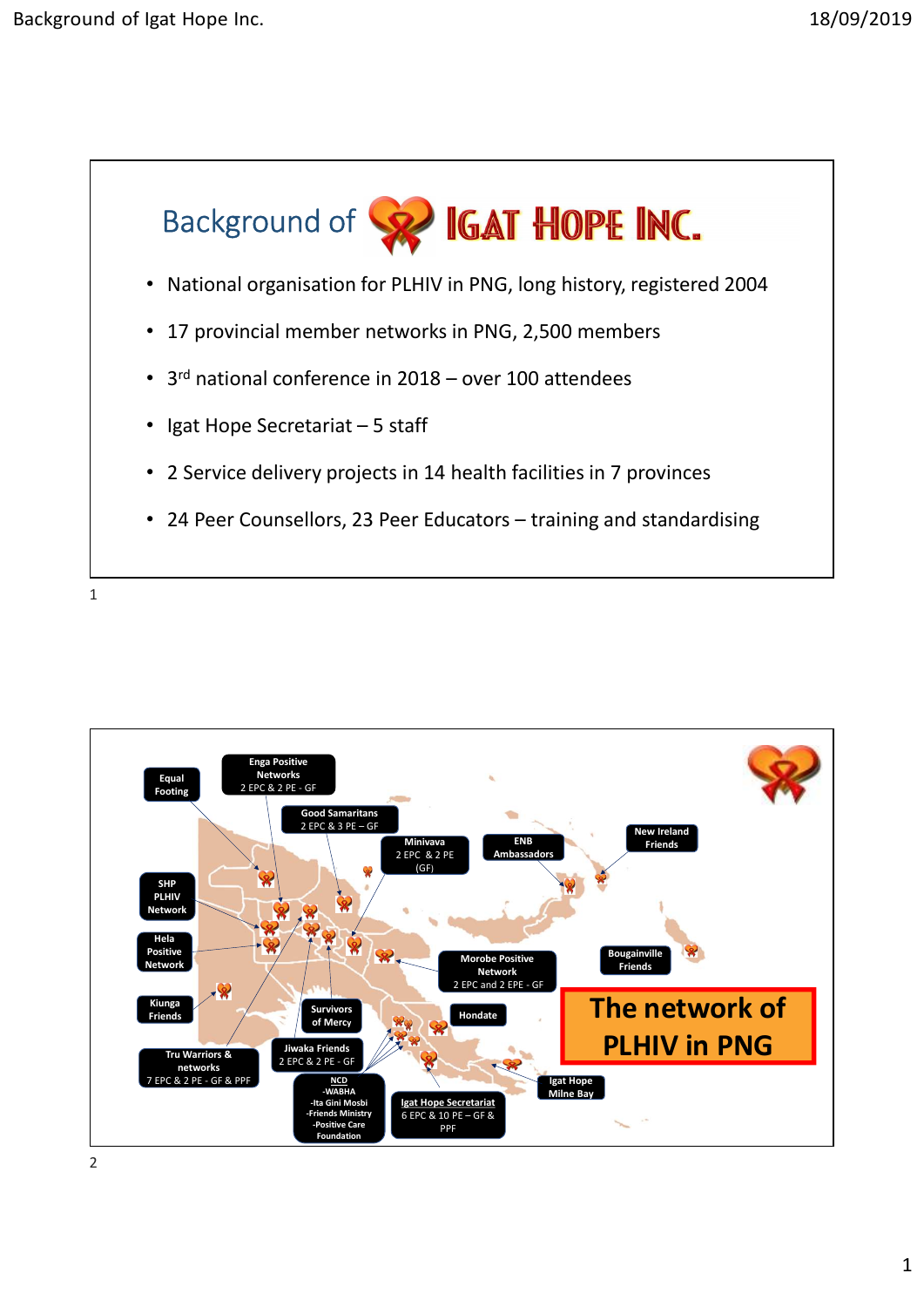## Challenges on Treatment & Care in PNG

- Inconsistent supply & stock outs of ART
- Very high lost to follow up (LTFU) = lower retentions on ART
- Verified high rates of HIV Drug Résistance in PNG
- Impact of deaths on other PLHIV while on ART
- Need for quality counselling and linkage to care and treatment
- Disclosure strategies for adolescents & parents
- 
- 
- **Challenges on Treatment & Care in PNG**<br>• Inconsistent supply & stock outs of ART<br>• Very high lost to follow up (LTFU) = lower retentions on ART<br>• Verified high rates of HIV Drug Résistance in PNG<br>• Impact of deaths on achievement and response to these challenges.

3